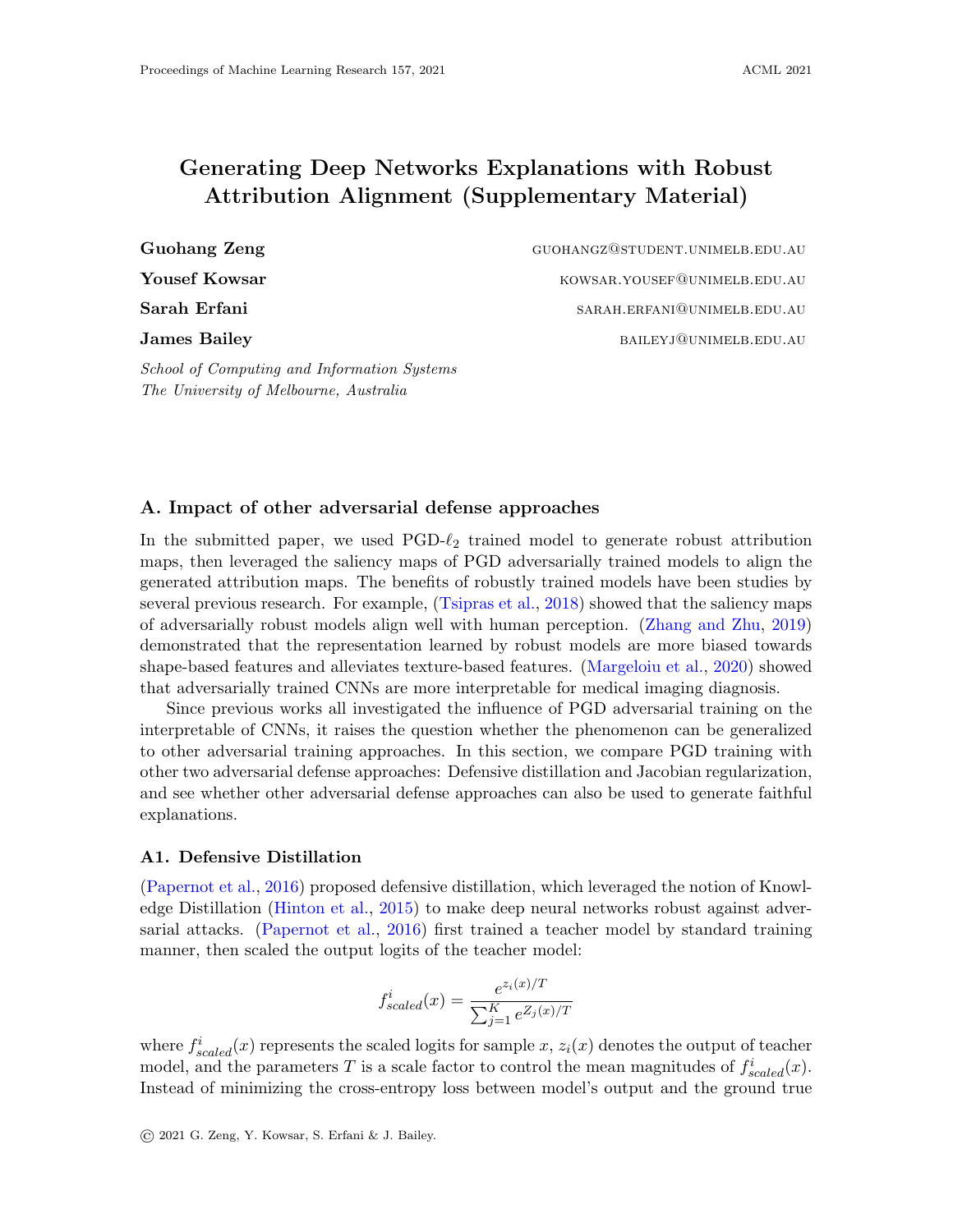one-hot label, Defensive distillation uses the scaled logits derived from teacher model to supervise the student model. The target outputs of student model is defined as:

$$
\min_{\theta} \mathbb{E}_{(x,y)\sim\mathcal{D}}\left[L(\theta, x, f_{scaled}(x))\right]
$$

where L denotes the loss function of the model and  $f_{scaled}(x)$  denotes the scaled logits. Noticed that the scaled logits have the right target label but with smaller mean input gradients. The motivation of defensive distillation is to make mean input gradients of the model to be small in order to defend adversarial attacks, and the mean input gradients is controlled by the hyperparameter T. [\(Papernot et al.,](#page-6-2) [2016\)](#page-6-2) showed that doing so improves resilience of a network to small perturbation in the images. However, it is worth noting that Defensive distillation is not a valid defense approach under many adversarial attacks such as Carlini and Wagner attacks [\(Carlini and Wagner,](#page-5-2) [2017\)](#page-5-2).

### A2. Jacobian Regularization (Gradient masking)

[\(Ross and Doshi-Velez,](#page-6-3) [2018\)](#page-6-3) studied input gradient regularization(also known as Jacobian Regularization or Gradient Masking) as a method for adversarial robustness. Jacobian regularization jointly optimize the model by integrating Jacobian regularizer into training:

$$
\min_{\theta} \mathbb{E}_{(x,y)\sim\mathcal{D}}\left[L(\theta, x, y) + \lambda \left\|\nabla_x L\left(f_{\theta}(x), y\right)\right\|_2\right]
$$

where  $\|\nabla_x L(f_\theta(x), y)\|_2$  denotes the square of the Forbenius norm of the input-output Jacobian, and  $\lambda$  is a hyper parameter that determines the importance of the Jacobian regularizer. Intuitively, a small adversarial perturbation becomes unlikely to change the output of the model drastically when the magnitude of input-output Jacobian is small. It is shown that Jacobian regularization can be combined with brute-force adversarial training to improve robustness against adversarial attacks.

#### A3. Experiment results

In this section, we investigate whether other adversarial defense approaches such as Defensive distillation and Jacobian regularization can also be also used to generate faithful explanations, or the effect of improving interpretability is just a special case of PDG training. We conduct experiments on CIFAR10 dataset and use ResNet18 as the model architecture. As for the hyperparameters of the two adversarial defense approach, the temperature T set to 100 for Distillation defensive and the factor  $\lambda$  for Jacobian Regularization is set 0.5. The rest of hyperparameters are same as the submitted paper.

For the standard trained model and adversarial trained models, we use vanilla saliency maps as the attribution method to generate explanations, then compare the impact of different adversarial defense approaches on the faithfulness of saliency maps. As shown in Figure [1,](#page-2-0) Defensive distillation doesn't improve the faithfulness of saliency maps, the ROAR performance of defensive distillation is quite close to the standard training model. Jacobian regularization has similar effect to improve the faithfulness of interpretability, while the effect is slighter lesser than PGD training.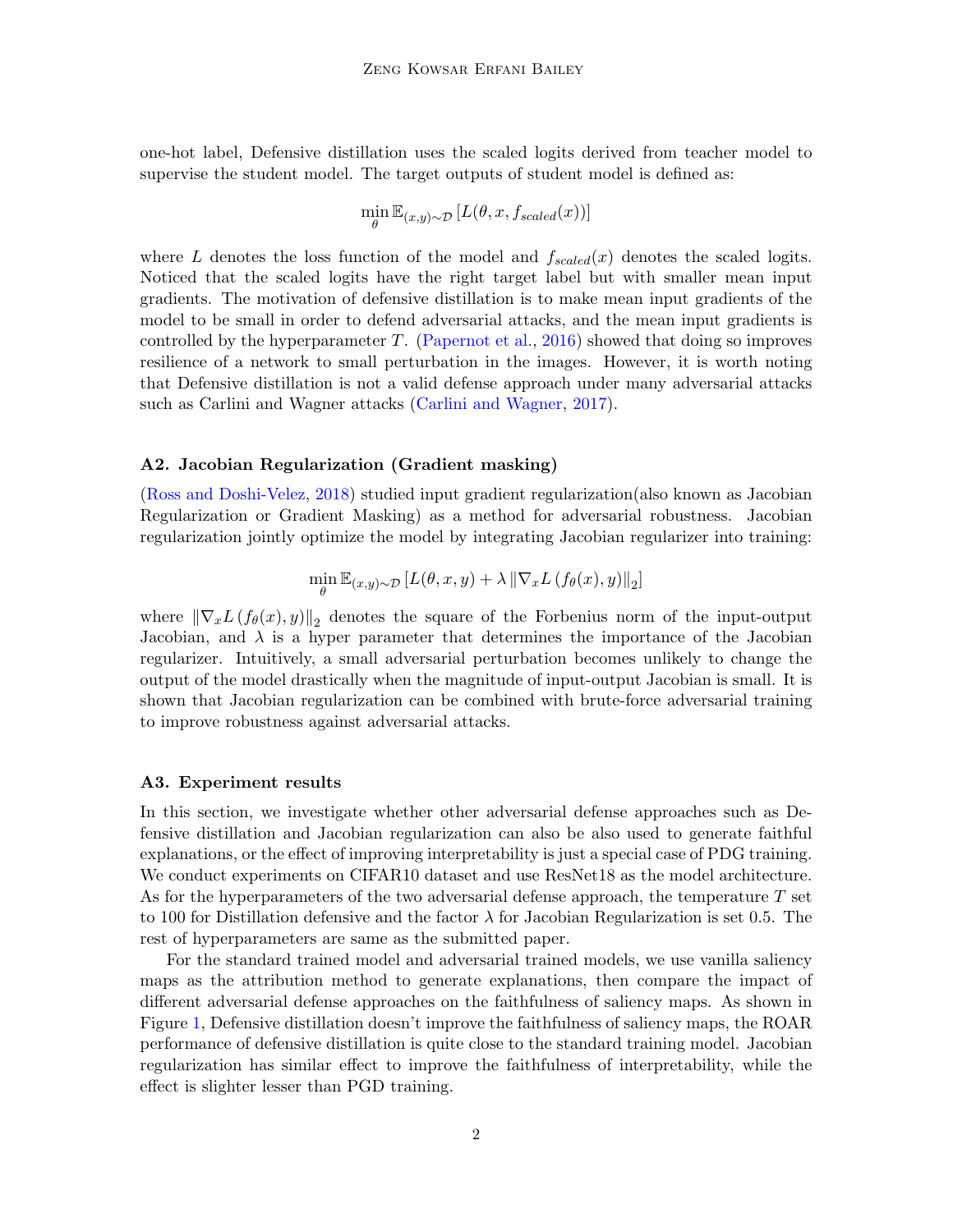

<span id="page-2-0"></span>Figure 1: ROAR evaluation on CIFAR10, which shows the impact of different adversarial defense approaches on the faithfulness of saliency maps.

Figure [2](#page-2-1) shows the saliency maps of standard trained model compared with Defensive distillation, Jacobian regularization and PGD training. As shown in the figure, saliency maps from the Jacobian regularization trained model and PGD trained model all align with human perception [\(Tsipras et al.,](#page-6-0) [2018\)](#page-6-0), while the defensive distillation does not have such effect. Interestingly, the visualization result align with the ROAR evaluation shown in Figure [1:](#page-2-0) only those saliency maps are human understandable can generate faithful explanations.

<span id="page-2-1"></span>

Figure 2: Saliency maps of standard trained model and adversarially trained models.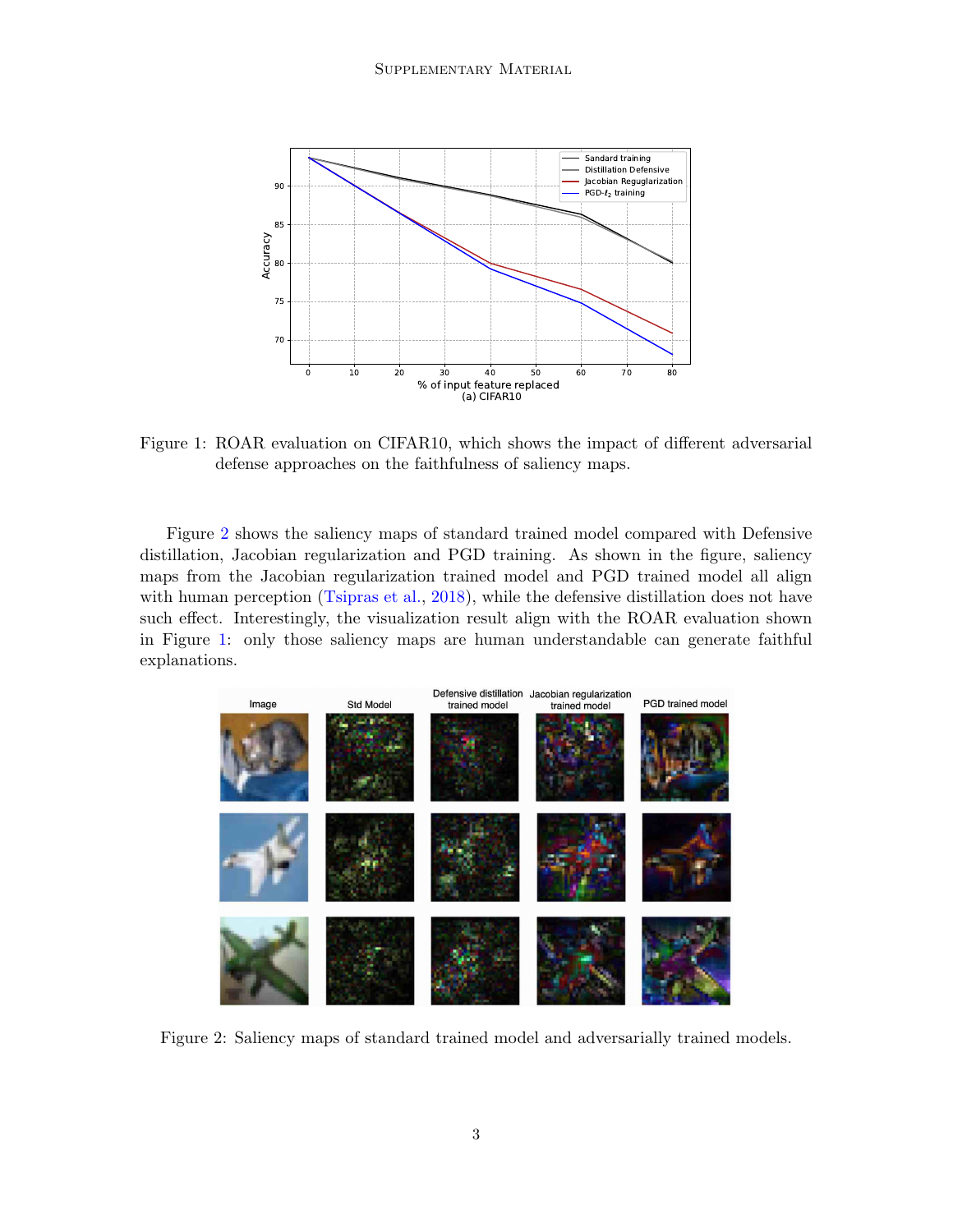# B. Impact of PGD hyperparameters

As discussed in Section 4.4 of the submitted paper, we used  $PGD-\ell_2$  adversarial trained models to generate faithful explanations. PGD training iteratively computes an adversarial example as:

$$
x'_{t+1} = \Pi_{clip} (x'_t + \alpha \operatorname{sgn} (\nabla_x L(\theta, x, y)))
$$

where  $\Pi_{\text{clip}}$  is a clips function computed as:

$$
\Pi_{\text{clip, }\varepsilon}(x) = \begin{cases} x + \frac{x'-x}{\|x'-x\|_p} \varepsilon & \text{if } \|x'-x\|_p > \varepsilon \\ x' & \text{otherwise} \end{cases}
$$

where the degree of robustness of adversarial examples can be controlled by two hyperparameters: radius  $\epsilon$  and iteration size. The perturbed adversarial example remains a valid input within a  $\epsilon$ -ball surrounding the benign sample x, and the distance can be defined as different  $\ell_p$  norm distances. In this section 3.2, we used PGD- $\ell_2$  with to generated faithful explanations to align the generated atttribution due to it has the best performance. In this section, we show the impact of PGD hyper-parameters with different  $\ell_p$  norm on explanation's faithfulness.

The following table shows the ROAR evaluation of PGD trained model's attribution maps under different PGD hyperparameters. The experiment was conducted on CIFAR10 dataset. We evaluated 20-step and 40-step PGD training. The  $\epsilon$  were set as 1.0, 1.5, 2.0, 2.5 for PGD- $\ell_2$  training and 4/255, 8/255, 16/255 for PGD- $\ell$  training, respectively. The rest of hyperparameters are the same as the submitted paper.

| Method              | Hyperparameters |    | Remove and Retrain Rate $\eta$ |         |        |        |
|---------------------|-----------------|----|--------------------------------|---------|--------|--------|
|                     | $\epsilon$      | t. | 20\%                           | $40\%$  | $60\%$ | 80\%   |
| $PGD-\ell_2$        | 1               | 20 | 87.48%                         | 81.98%  | 76.24% | 66.43% |
|                     | $\mathbf{1}$    | 40 | 88.13%                         | 81.68%  | 75.81% | 66.14% |
|                     | 1.5             | 20 | 88.4%                          | 81.45%  | 74.50% | 63.74% |
|                     | 1.5             | 40 | 87.43%                         | 81.94%  | 74.90% | 65.12% |
|                     | $\overline{2}$  | 20 | 88.31%                         | 82.8%   | 74.03% | 65.03% |
|                     | $\overline{2}$  | 40 | 87.93%                         | 83.78\% | 75.74% | 64.53% |
|                     | 2.5             | 20 | 89.04\%                        | 82.22\% | 75.1\% | 63.94% |
|                     | 2.5             | 40 | 88.62%                         | 82.81%  | 75.01% | 65.77% |
| $PGD-\ell_{\infty}$ | 4/255           | 20 | 88.13%                         | 84.68%  | 78.39% | 67.54% |
|                     | 4/255           | 40 | 88.61%                         | 83.7%   | 78.64% | 68.02% |
|                     | 8/255           | 20 | 88.76%                         | 83.86%  | 77.26% | 66.25% |
|                     | 8/255           | 40 | 89.43%                         | 84.05%  | 77.03% | 65.24% |
|                     | 16/255          | 20 | 90.75%                         | 86.15%  | 81.15% | 71.66% |
|                     | 16/255          | 40 | 90.21%                         | 85.78%  | 80.24% | 70.93% |

<span id="page-3-0"></span>Table 1: Remove and Retrain(ROAR) evaluation for attribution maps from PGD trained models under different settings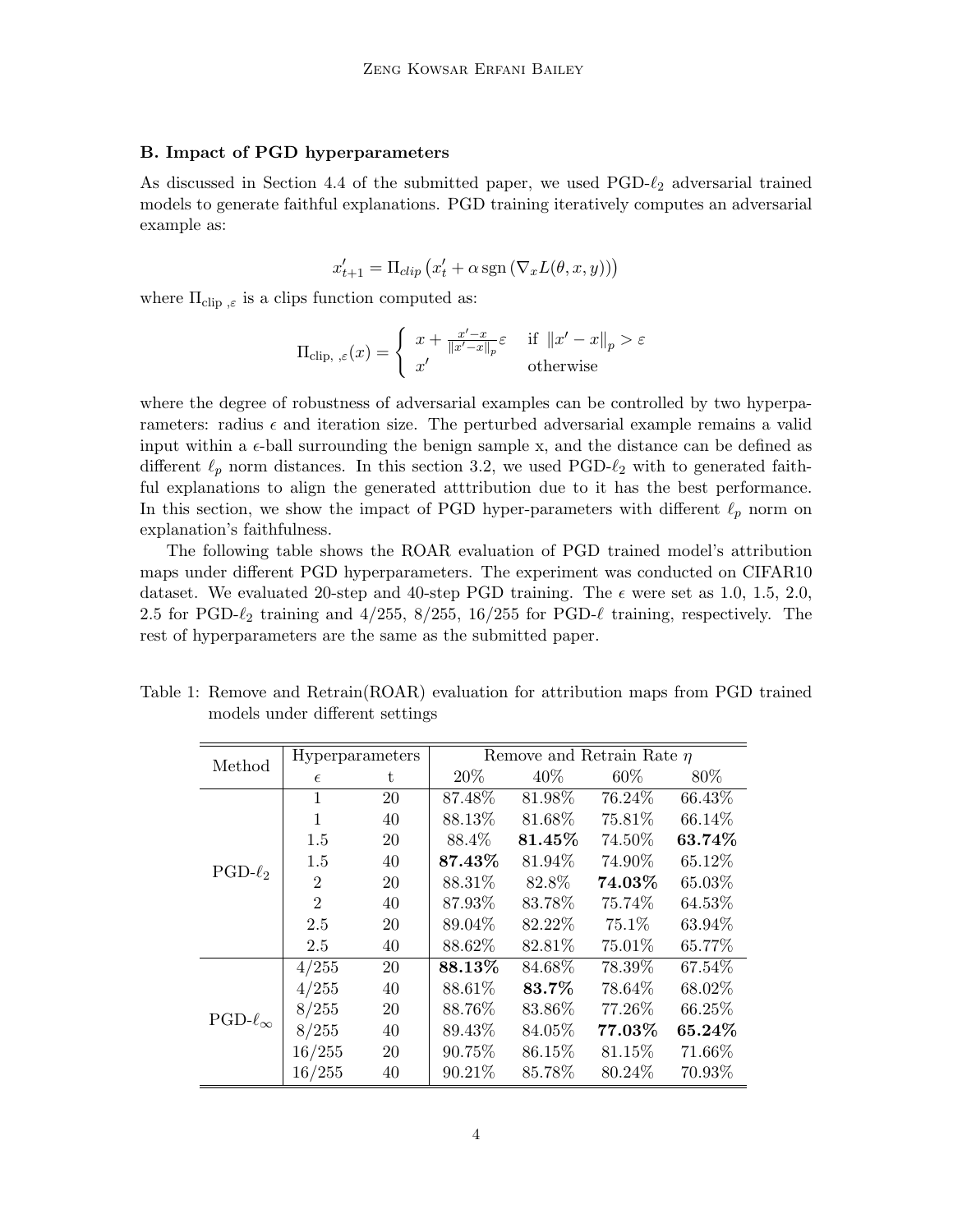The degree of robustness is mainly determined by the radius  $\epsilon$ . As shown in Table [1,](#page-3-0) the ROAR performances are close to each other, and the experiment did not show a strong correlation between the degree of robustness and the faithfulness of derived explanation. It is worth noting that PGD- $\ell_2$  trained model performed slightly better than PGD- $\ell_{\infty}$  trained model.



Figure 3: Saliency maps of standard trained model and PGD trained models with different  $\epsilon$ . Saliency maps from higher  $\epsilon$  models are more similar to the original image.

<span id="page-4-0"></span>On the other hand, we found an interesting correlation between the degree of robustness  $\epsilon$  and the shape of the saliency maps. As shown in Figure [3,](#page-4-0) saliency maps from higher  $\epsilon$ models are more similar to the original image. This phenomenon aligns with the findings of [\(Etmann et al.,](#page-5-3) [2019\)](#page-5-3) that showed an interesting relationship between a model's adversarial robustness, its saliency map and its original input image:

$$
\rho(x) \le \frac{|\langle x, \nabla \Psi(x) \rangle|}{\|\nabla \Psi(x)\|} + \xi \tag{1}
$$

where  $\rho(x)$  represents the degree of robustness of the model,  $\nabla \Psi(x)$  denotes the saliency map explanation,  $\frac{|\langle x, \nabla \Psi(x) \rangle|}{\|\nabla \Psi(x)\|}$  is a metric to depict the similarity between the original image x and its saliency map  $\nabla \Psi(x)$  (we call it the *alignment* between image and its saliency map),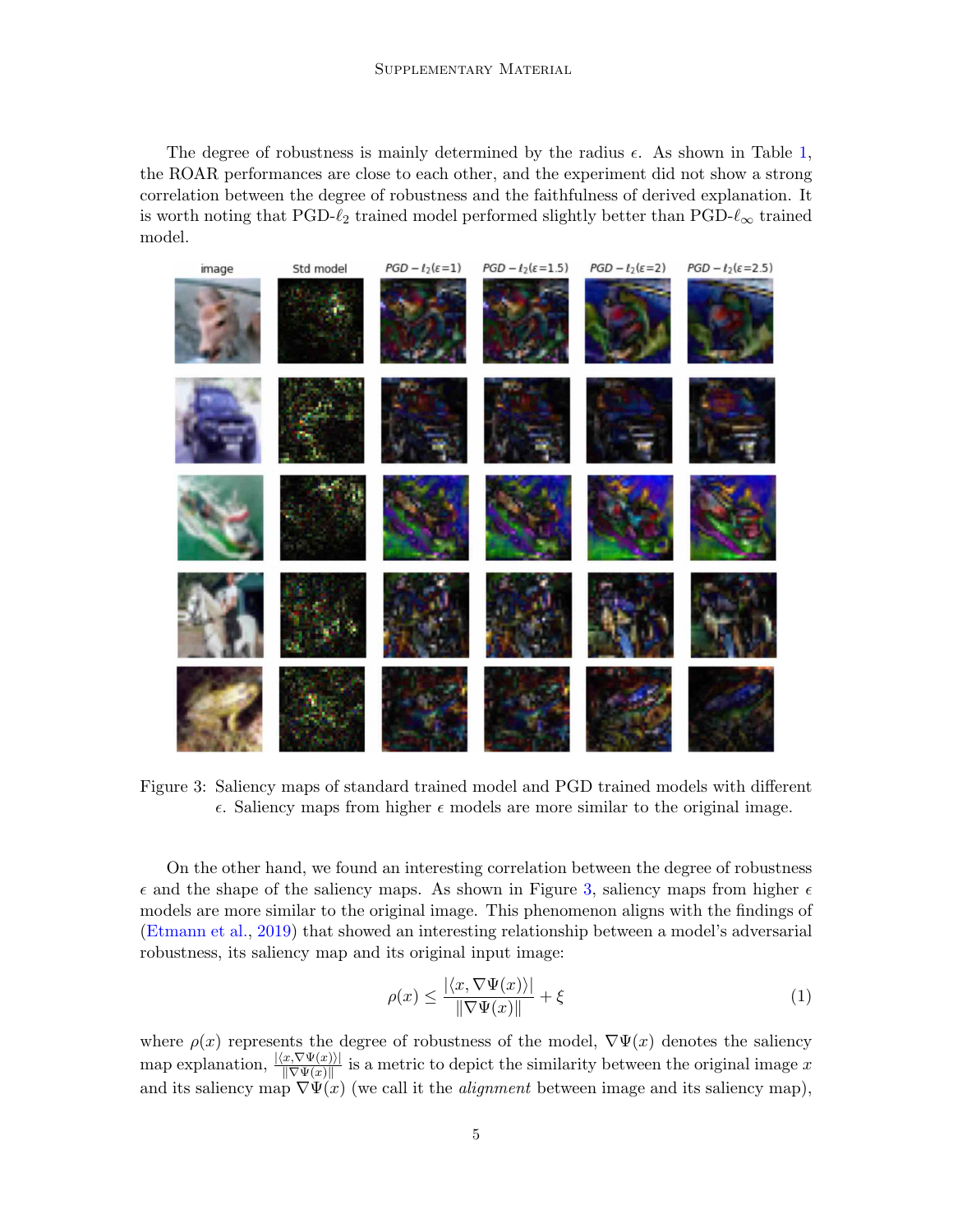

<span id="page-5-4"></span>Figure 4: Relation between the alignment  $\frac{|\langle x, \nabla \Psi(x) \rangle|}{\|\nabla \Psi(x)\|}$ and the robustness  $\epsilon$  in PGD training

and  $\xi$  is an error term. The above inequality shows that when the robustness (the distance to the decision boundary) grows, saliency map will be more similar to input image.

In [\(Etmann et al.,](#page-5-3) [2019\)](#page-5-3), the degree of robustness  $\rho(x)$  is defined by:

$$
\rho(x) = \inf_{e \in X} \{ ||e|| : f(x + e) \neq f(x) \}
$$
\n(2)

where  $f(.)$  denotes the output of a machine learning. Equation 3.6 depicts the minimum distance between data points to the decision boundary of the model. In our work, we choose the radius of PGD training  $\epsilon$  as another measurement to depict the robustness of adversarially trained models. As shown in Figure [4,](#page-5-4) as the radius of PGD adversary increases, so does the alignment(the similarity between the input image and its saliency map). In other word, when a model is PGD adversarially trained with higher  $\epsilon$ , its saliency map will be more similar to the input image, which is according with the visualization result shown in Figure [3.](#page-4-0)

# References

- <span id="page-5-2"></span>Nicholas Carlini and David Wagner. Towards evaluating the robustness of neural networks. In 2017 ieee symposium on security and privacy (sp), pages 39–57. IEEE, 2017.
- <span id="page-5-3"></span>Christian Etmann, Sebastian Lunz, Peter Maass, and Carola-Bibiane Schönlieb. On the connection between adversarial robustness and saliency map interpretability. arXiv preprint arXiv:1905.04172, 2019.
- <span id="page-5-1"></span>Geoffrey Hinton, Oriol Vinyals, and Jeff Dean. Distilling the knowledge in a neural network. arXiv preprint arXiv:1503.02531, 2015.
- <span id="page-5-0"></span>Andrei Margeloiu, Nikola Simidjievski, Mateja Jamnik, and Adrian Weller. Improving interpretability in medical imaging diagnosis using adversarial training.  $arXiv$  preprint arXiv:2012.01166, 2020.